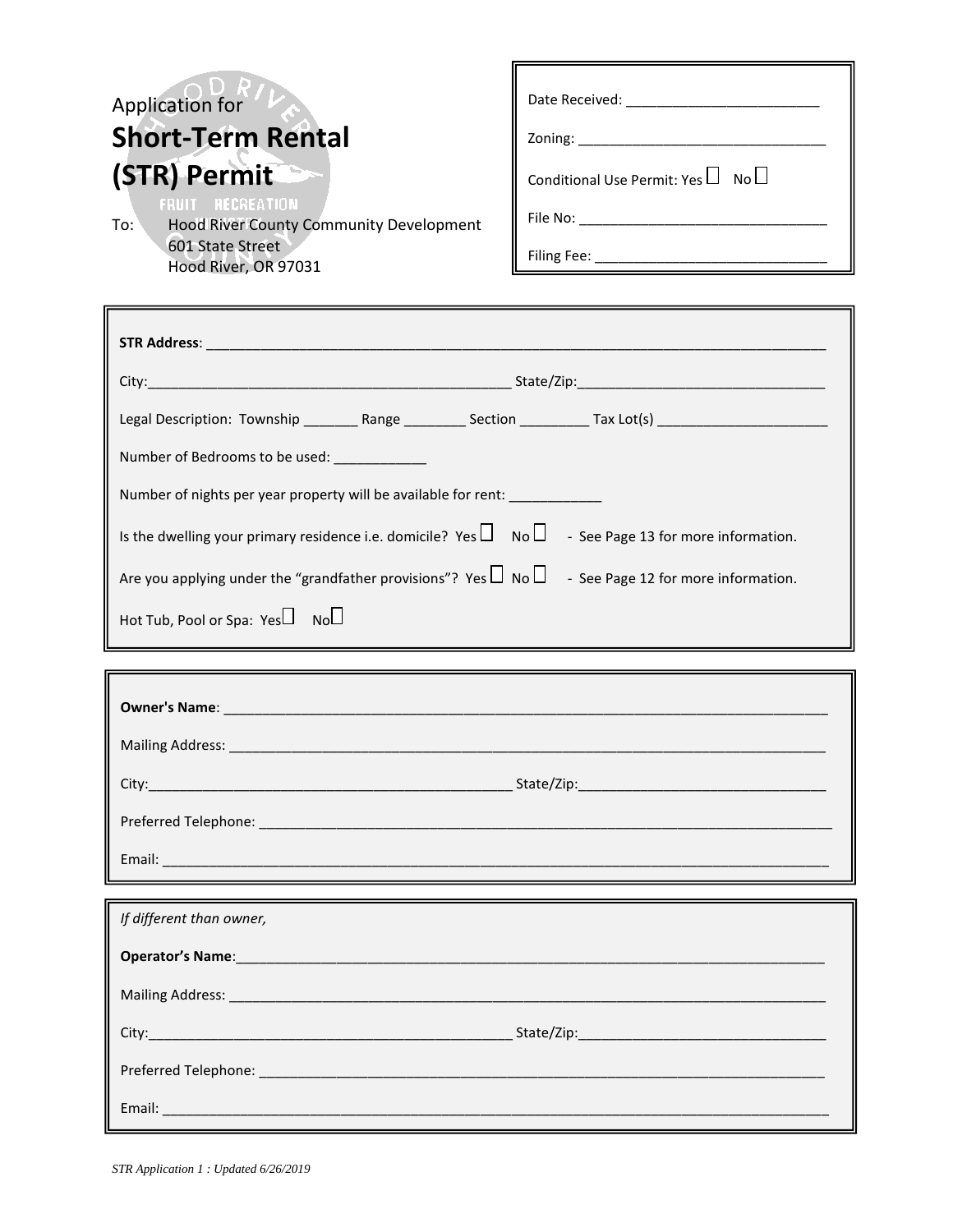| <b>Additional Required</b><br>Approvals | Signature | Date | <b>Comments Attached</b><br>YES / NO |
|-----------------------------------------|-----------|------|--------------------------------------|
| Environmental Health - Septic           |           |      |                                      |
| Records & Assessment -                  |           |      |                                      |
| <b>Personal Property</b>                |           |      |                                      |

| <b>Completed Application Checklist - Examples Attached</b>                                                  |  |
|-------------------------------------------------------------------------------------------------------------|--|
| All property owner's contact information & signatures, if more than one owner                               |  |
| Site, Floor & Parking Plan - drawn to scale & showing location of all buildings                             |  |
| Property Management Plan - specifically addressing nuisance, parking, garbage & 24/7 contact<br>information |  |
| Adjacent Property Owner Notification - NOT FOR EFU & FOREST ZONED PROPERTIES                                |  |
| Short-Term Rental Standards - section 53.60 addressed in narrative                                          |  |
| Complete Conditional Use Permit Application - ONLY FOR EFU & FOREST ZONED PROPERTIES                        |  |
| Proof of Insurance                                                                                          |  |
| Affidavit & Proof of Residency                                                                              |  |
| <b>Required Department Signatures</b>                                                                       |  |
| Building Inspection - scheduled after completed application submitted                                       |  |

I (we) hereby declare under penalty of perjury under the laws of the State of Oregon that the foregoing information is true, complete, and correct. If the applicant is a contract purchaser, the applicant must provide written authorization from the current property owner. I (we) have read and fully understand and agree to meet the standards included with this application. I (we) understand that providing false information in this application shall be a violation of the Hood River County Zoning Ordinance, and shall be grounds to deny the application, void the approval, enjoin the use, and revoke a vacation rental dwelling license issued for the property.

**SIGNATURES**: All Owners must sign (Corporate or LLC owned parcels require authorized signatures)

| <b>Owner Signature</b>     | <b>Printed Name</b> | Date |
|----------------------------|---------------------|------|
| <b>Owner Signature</b>     | <b>Printed Name</b> | Date |
| Authorized Agent Signature | <b>Printed Name</b> | Date |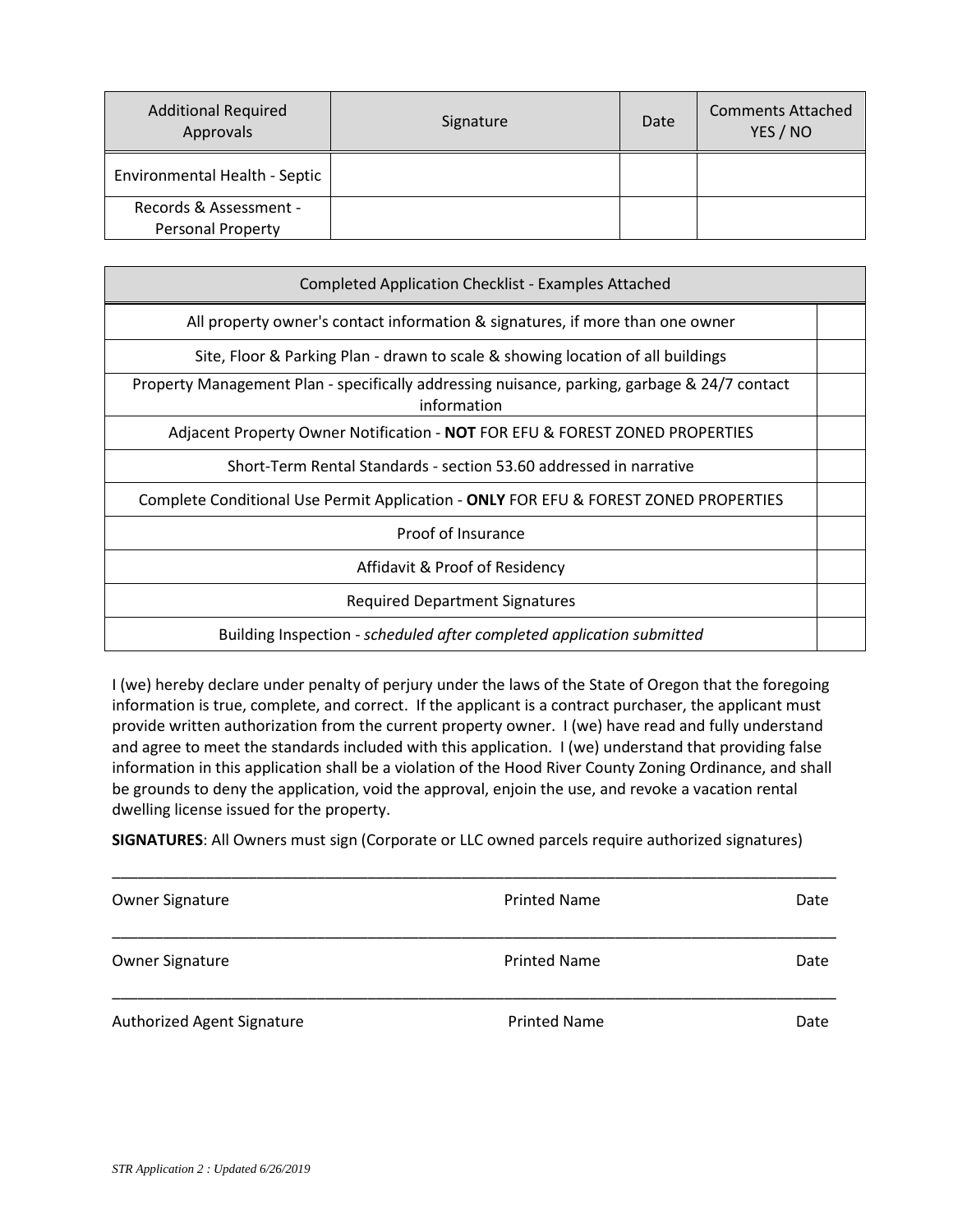### **Hood River County Zoning Ordinance Short-Term Rental Provisions**

#### **Section 53.56 Short-Term Rental Permit Application Requirements**

An application for a short-term rental permit shall be completed on the form provided by the County and shall include the following information:

- A. Property Owners and Operators A list of all the property owners and, if applicable, operators of the short-term rental including names, addresses and telephone numbers. *These details will need to be included with your application.*
- B. Affidavit of Adjacent Property Owner Notification The applicant of a short-term rental shall provide, in writing to adjacent neighbors within 250-feet, a local telephone number, name, and address of a property manager who will accept and handle complaints immediately relating to tenant activities. Notice for conditional use permit applications in resource zones shall be completed by County Planning in accordance requirements identified in ORS 215 et seq. *To research and develop a list of adjacent property owners, please visit the Records & Assessment Office located on the third floor at 601 State Street, Hood River. (See Pages 10-11 more information.)*
- C. Site Plan A site plan, drawn to scale, showing the location of buildings, septic systems, required parking, access, etc. *This will need to be drafted and shown to the Environment Health Department prior to receiving their sign-off.*
- D. Floor Plan A floor plan showing the interior layout of the dwelling, including the number of bedrooms proposed for rent. *These details will need to be included in your application.*
- E. Property Management Plan **–** A property management plan demonstrating how the short-term rental will be managed and how impacts to neighboring properties will be minimized; specifically, nuisances, parking and garbage. The property management plan shall also include the name, address and telephone number of local points of contacts available to respond immediately to complaints and promptly remedy any violation of these standards. *These details will need to be included in your application.*
- F. Environmental Health Issue Authorization Notice to use Existing Septic System per OAR 340-071-0205. Review of Drinking Water source per OAR 333-061 and Travelers' Accommodation Licensing per ORS 446.320. *Please contact Environmental Health at 541-387-6885 for more details regarding scheduling a site visit prior to receiving their sign-off.*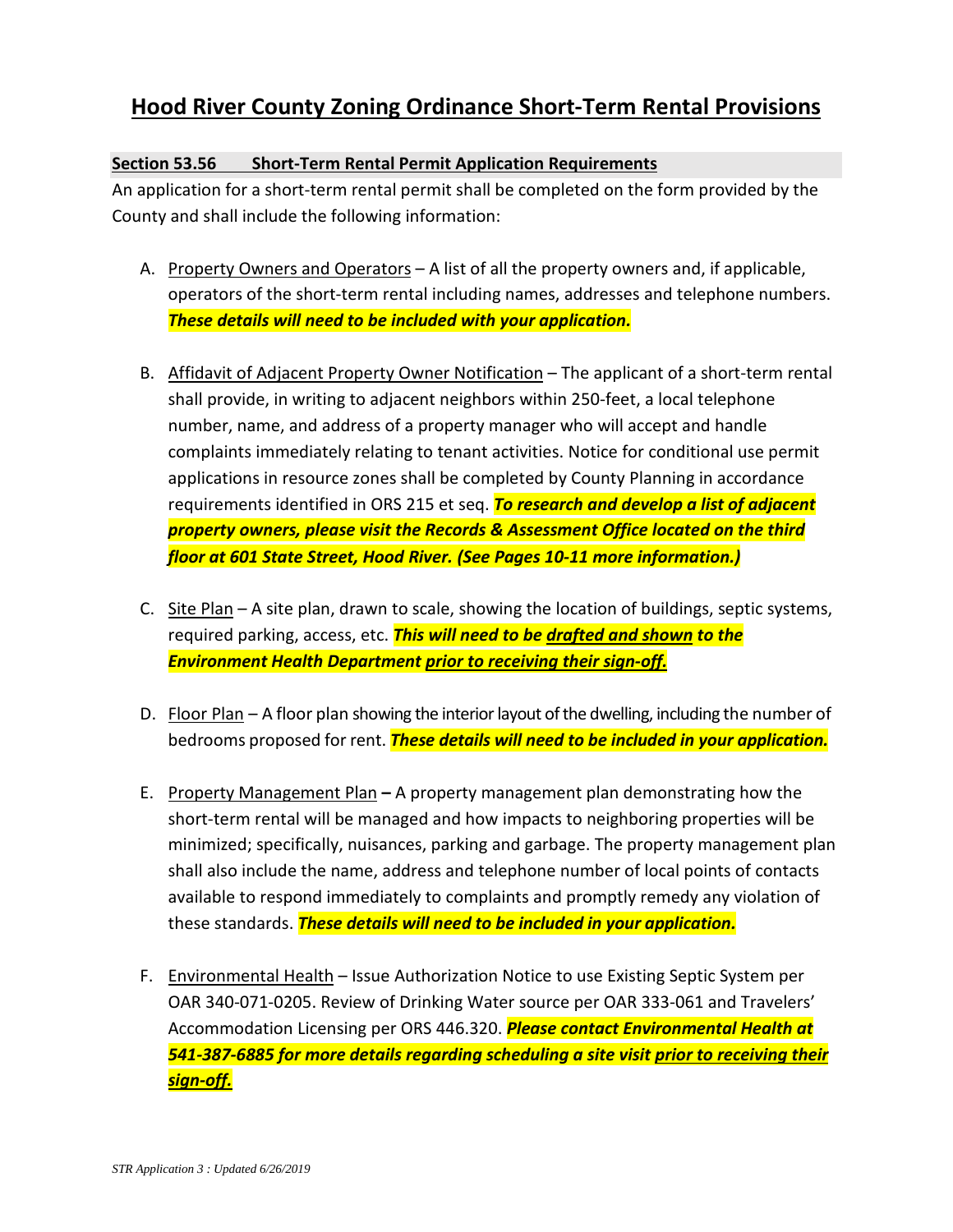- G. Assessor Proof County Assessor has been notified. *Please visit the Records & Assessment Office located on the third floor at 601 State Street, Hood River.*
- J. Proof of Insurance Include certification of insurance coverage. *These details will need to be included in your application.*
- K. Certify Accuracy Certification of the accuracy of the information submitted and agreement to comply with the conditions of the permit.
- L. Other Other information as requested by the County.

*Please address the following standards in a written narrative to be included with your application:*

#### **Section 53.60 Short-Term Rental Standards**

All short-term rentals shall meet the following standards:

- A. Resource Lands (EFU and F-1 Forest zones) A short-term rental may only be permitted to operate in the EFU and F-1 zones on a parcel not receiving farm or forest deferral from the County.
- B. Accessory Buildings Short-term rentals shall be operated within the primary dwelling of the subject property only. Outbuildings, including agricultural buildings, farm worker housing, accessory dwelling units, tiny homes, and other lawful dwellings on the property, shall not be used or converted for use as a short-term rental. Additionally, no recreational vehicle, travel trailer, tent, parked vehicle, or other temporary sheltershall be used and/or occupied in conjunction with the short-term rental.
- C. Incidental and Subordinate The primary use of the dwelling proposed for use as a short-term rental shall remain residential and shall not be rented out a predominance (i.e., more than 180 days) of the year. This standard shall not apply to parcels zoned Commercial (C-1), Rural Unincorporated Community Commercial (RUC-1), or Mt. Hood Unincorporated Community Commercial (MH-C1).
- D. Appearance and Identification The exterior of the building shall retain a residential appearance with house numbers maintained on the front of the building and visible from the street or road.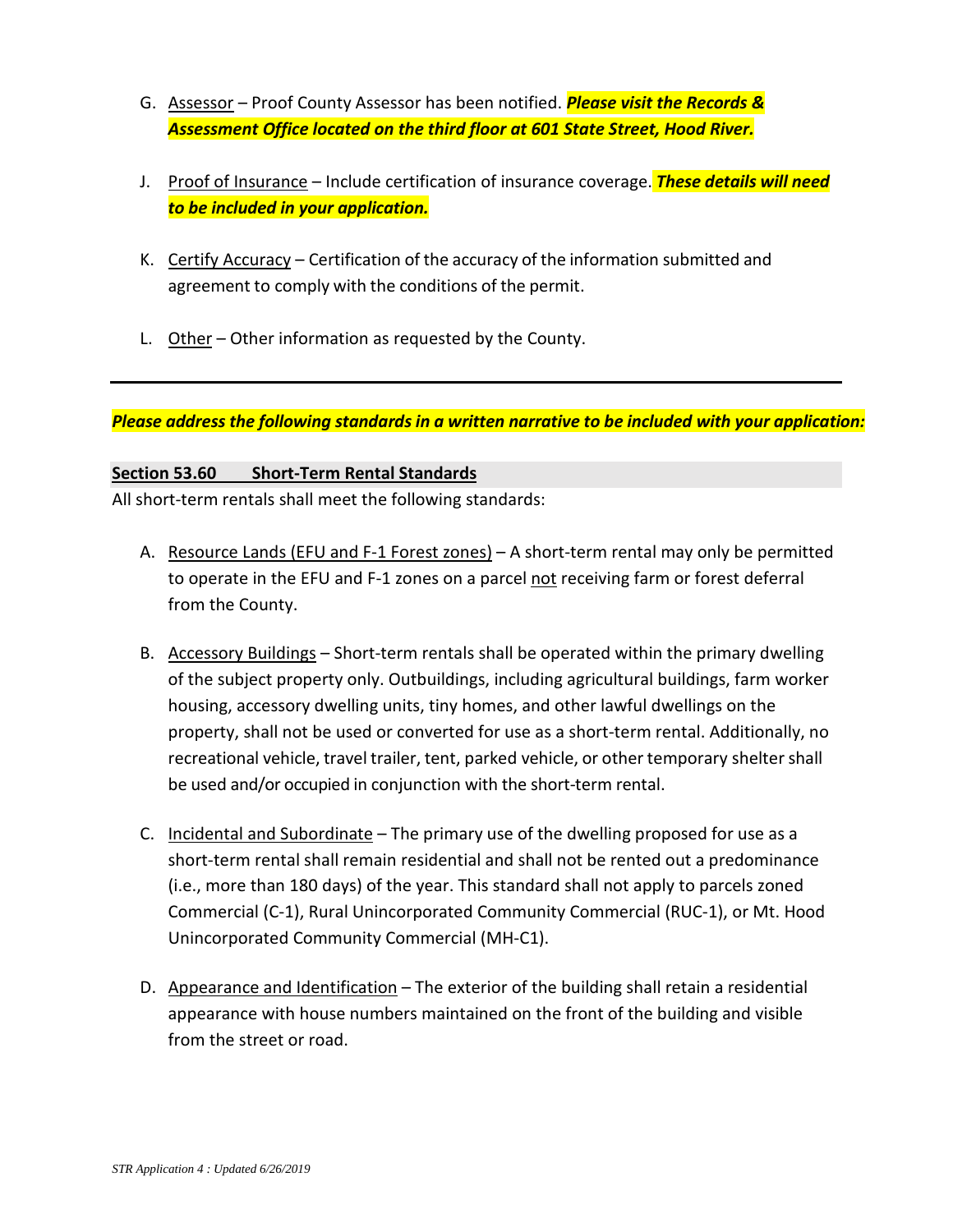- E. Occupancy Limits The maximum occupancy for each short-term rental unit shall be calculated on the basis of two (2) persons per bedroom, plus two additional overnight occupants.
- F. Parking The short-term rental shall have one onsite parking space per each bedroom unit with a minimum of two parking spaces required. If the garage is to be utilized to meet the parking requirement, a photo of the interior of the garage shall be submitted to show the garage is available for parking. The garage shall continually be available for guest parking as long as the short-term rental permit is valid. All required parking spaces shall be provided on the parcel where the short-term rental is operated.
- G. Access Road access to the short-term rental shall meet minimum County and/or local fire district road standards and shall be adequately maintained and remain clear of obstructions, including illegally parked cars, recreational vehicles, boats, trailers, junk, etc., to ensure the unimpeded passage of emergency vehicles and other vehicular traffic.
- H. Nuisances and Garbage The short-term rental shall be operated in a way that will prevent disturbances to neighboring properties not typical of a residential neighborhood, including, but not limited to: loud music and noises, excessive traffic, junk/debris accumulation in the yards, garbage removal, trespassing, or excess vehicles, boats or recreational vehicles parked on the property or along adjacent roadways. Said provisions shall be documented in the Property Management Plan.
- I. Pets Pets shall be secured at all times while on the property and nuisance barking by pets is prohibited.
- J. Signage  $-$  No on or off-premise signage advertising the short-term rental is permitted.
- K. License and Permit Requirements The short-term rental permit and permit number issued by Hood River County shall be prominently and permanently displayed inside the unit near the front entrance of the rental and shall list the name, address and phone numbers of the property owner and/or operator, and, if applicable, the designated local contact. The permit number shall also be displayed in all advertising.
- L. Employees A short-term rental operator may utilize up to five outside employees, such as housekeepers, property managers, landscapers, etc., to assist in operating the facility.
- M. Federal, State & Local Laws The short-term rental shall meet all applicable State and local health, safety laws and building codes.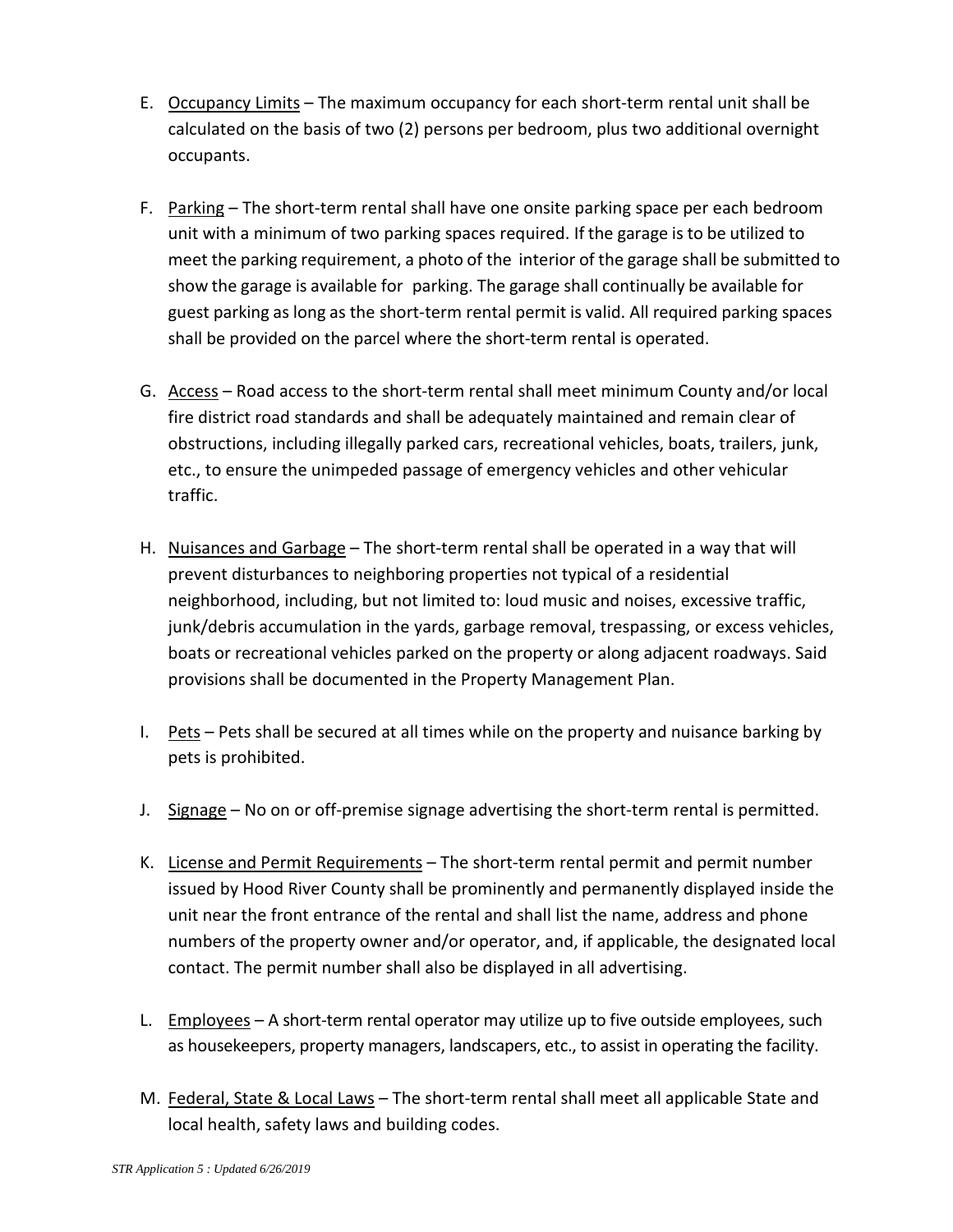- N. Transient Room Tax Proof of registration for County TRT certification shall be provided to County Planning prior to operating a short-term rental or within 90 days of issuance of a final short-term rental permit for those already in operation.
- O. Building Safety Proof of satisfactory completion of an inspection performed by the Hood River County Building Department shall be provided to County Planning prior to operating a short-term rental or within 90 days of issuance of a final short-term rental permit for those already in operation.
- P. Commercial Events No weddings or commercial related events shall occur in conjunction with operating an approved short-term rental.
- Q. Alteration or Expansion No permitted short-term rental may be altered or expanded to accommodate additional guests, unless otherwise permitted through a separate application.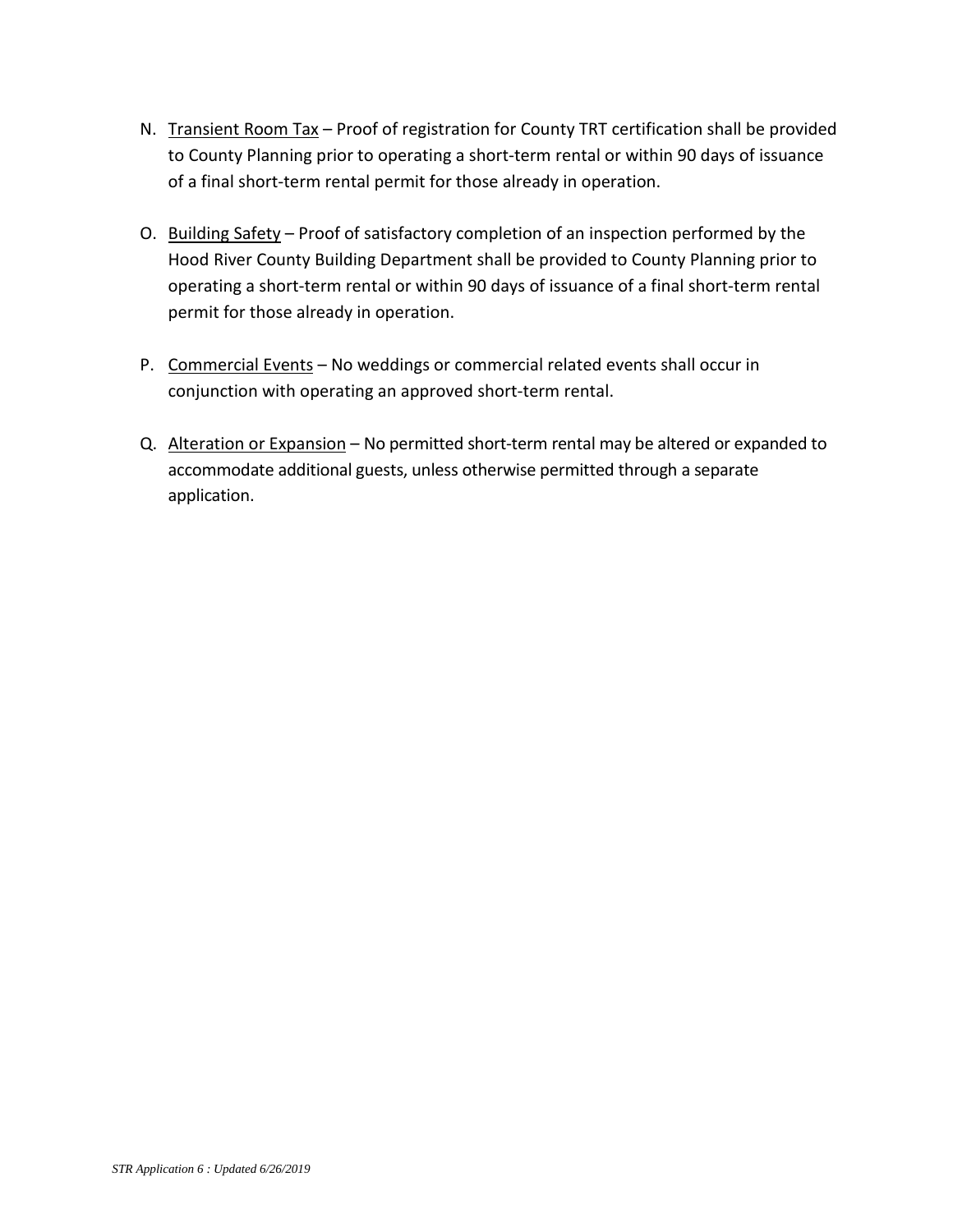# **Short-Term Rental: SITE PLAN EXAMPLE**

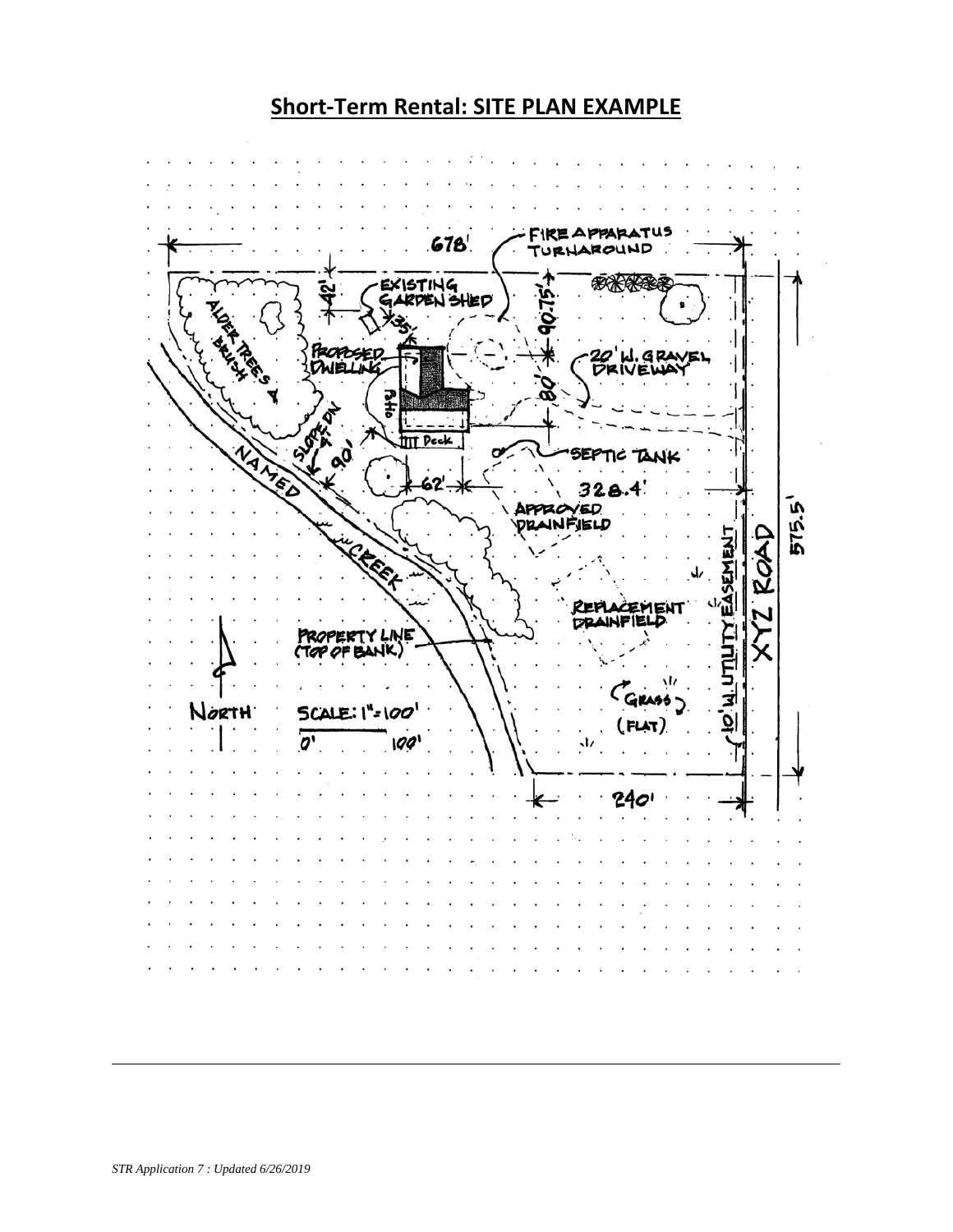# **Short-Term Rental: SITE PLAN**

**(Site Plan Submission on a Separate Sheet is Acceptable)**

| SITE PLAN |  |  |  |
|-----------|--|--|--|
|-----------|--|--|--|

|                                                                                                                                                                                                                                                                  | Applicant: |  |  |  |  |  |  |  |                    |  |  | Owner: |                                                                                                                                                                                                                                                                                                        |  |  |  |  |      |  |  |  |  |  |  |  |
|------------------------------------------------------------------------------------------------------------------------------------------------------------------------------------------------------------------------------------------------------------------|------------|--|--|--|--|--|--|--|--------------------|--|--|--------|--------------------------------------------------------------------------------------------------------------------------------------------------------------------------------------------------------------------------------------------------------------------------------------------------------|--|--|--|--|------|--|--|--|--|--|--|--|
| Property Address:                                                                                                                                                                                                                                                |            |  |  |  |  |  |  |  | $Rng$ <sub>—</sub> |  |  |        | $Sec$ <sub>____</sub>                                                                                                                                                                                                                                                                                  |  |  |  |  | TxLt |  |  |  |  |  |  |  |
|                                                                                                                                                                                                                                                                  |            |  |  |  |  |  |  |  |                    |  |  |        |                                                                                                                                                                                                                                                                                                        |  |  |  |  |      |  |  |  |  |  |  |  |
|                                                                                                                                                                                                                                                                  |            |  |  |  |  |  |  |  |                    |  |  |        |                                                                                                                                                                                                                                                                                                        |  |  |  |  |      |  |  |  |  |  |  |  |
|                                                                                                                                                                                                                                                                  |            |  |  |  |  |  |  |  |                    |  |  |        |                                                                                                                                                                                                                                                                                                        |  |  |  |  |      |  |  |  |  |  |  |  |
|                                                                                                                                                                                                                                                                  |            |  |  |  |  |  |  |  |                    |  |  |        |                                                                                                                                                                                                                                                                                                        |  |  |  |  |      |  |  |  |  |  |  |  |
|                                                                                                                                                                                                                                                                  |            |  |  |  |  |  |  |  |                    |  |  |        |                                                                                                                                                                                                                                                                                                        |  |  |  |  |      |  |  |  |  |  |  |  |
|                                                                                                                                                                                                                                                                  |            |  |  |  |  |  |  |  |                    |  |  |        |                                                                                                                                                                                                                                                                                                        |  |  |  |  |      |  |  |  |  |  |  |  |
|                                                                                                                                                                                                                                                                  |            |  |  |  |  |  |  |  |                    |  |  |        |                                                                                                                                                                                                                                                                                                        |  |  |  |  |      |  |  |  |  |  |  |  |
|                                                                                                                                                                                                                                                                  |            |  |  |  |  |  |  |  |                    |  |  |        |                                                                                                                                                                                                                                                                                                        |  |  |  |  |      |  |  |  |  |  |  |  |
|                                                                                                                                                                                                                                                                  |            |  |  |  |  |  |  |  |                    |  |  |        |                                                                                                                                                                                                                                                                                                        |  |  |  |  |      |  |  |  |  |  |  |  |
|                                                                                                                                                                                                                                                                  |            |  |  |  |  |  |  |  |                    |  |  |        |                                                                                                                                                                                                                                                                                                        |  |  |  |  |      |  |  |  |  |  |  |  |
|                                                                                                                                                                                                                                                                  |            |  |  |  |  |  |  |  |                    |  |  |        |                                                                                                                                                                                                                                                                                                        |  |  |  |  |      |  |  |  |  |  |  |  |
|                                                                                                                                                                                                                                                                  |            |  |  |  |  |  |  |  |                    |  |  |        |                                                                                                                                                                                                                                                                                                        |  |  |  |  |      |  |  |  |  |  |  |  |
|                                                                                                                                                                                                                                                                  |            |  |  |  |  |  |  |  |                    |  |  |        |                                                                                                                                                                                                                                                                                                        |  |  |  |  |      |  |  |  |  |  |  |  |
|                                                                                                                                                                                                                                                                  |            |  |  |  |  |  |  |  |                    |  |  |        |                                                                                                                                                                                                                                                                                                        |  |  |  |  |      |  |  |  |  |  |  |  |
|                                                                                                                                                                                                                                                                  |            |  |  |  |  |  |  |  |                    |  |  |        |                                                                                                                                                                                                                                                                                                        |  |  |  |  |      |  |  |  |  |  |  |  |
|                                                                                                                                                                                                                                                                  |            |  |  |  |  |  |  |  |                    |  |  |        |                                                                                                                                                                                                                                                                                                        |  |  |  |  |      |  |  |  |  |  |  |  |
|                                                                                                                                                                                                                                                                  |            |  |  |  |  |  |  |  |                    |  |  |        |                                                                                                                                                                                                                                                                                                        |  |  |  |  |      |  |  |  |  |  |  |  |
|                                                                                                                                                                                                                                                                  |            |  |  |  |  |  |  |  |                    |  |  |        |                                                                                                                                                                                                                                                                                                        |  |  |  |  |      |  |  |  |  |  |  |  |
|                                                                                                                                                                                                                                                                  |            |  |  |  |  |  |  |  |                    |  |  |        |                                                                                                                                                                                                                                                                                                        |  |  |  |  |      |  |  |  |  |  |  |  |
|                                                                                                                                                                                                                                                                  |            |  |  |  |  |  |  |  |                    |  |  |        |                                                                                                                                                                                                                                                                                                        |  |  |  |  |      |  |  |  |  |  |  |  |
|                                                                                                                                                                                                                                                                  |            |  |  |  |  |  |  |  |                    |  |  |        |                                                                                                                                                                                                                                                                                                        |  |  |  |  |      |  |  |  |  |  |  |  |
|                                                                                                                                                                                                                                                                  |            |  |  |  |  |  |  |  |                    |  |  |        |                                                                                                                                                                                                                                                                                                        |  |  |  |  |      |  |  |  |  |  |  |  |
|                                                                                                                                                                                                                                                                  |            |  |  |  |  |  |  |  |                    |  |  |        |                                                                                                                                                                                                                                                                                                        |  |  |  |  |      |  |  |  |  |  |  |  |
|                                                                                                                                                                                                                                                                  |            |  |  |  |  |  |  |  |                    |  |  |        |                                                                                                                                                                                                                                                                                                        |  |  |  |  |      |  |  |  |  |  |  |  |
|                                                                                                                                                                                                                                                                  |            |  |  |  |  |  |  |  |                    |  |  |        |                                                                                                                                                                                                                                                                                                        |  |  |  |  |      |  |  |  |  |  |  |  |
|                                                                                                                                                                                                                                                                  |            |  |  |  |  |  |  |  |                    |  |  |        |                                                                                                                                                                                                                                                                                                        |  |  |  |  |      |  |  |  |  |  |  |  |
|                                                                                                                                                                                                                                                                  |            |  |  |  |  |  |  |  |                    |  |  |        |                                                                                                                                                                                                                                                                                                        |  |  |  |  |      |  |  |  |  |  |  |  |
|                                                                                                                                                                                                                                                                  |            |  |  |  |  |  |  |  |                    |  |  |        |                                                                                                                                                                                                                                                                                                        |  |  |  |  |      |  |  |  |  |  |  |  |
|                                                                                                                                                                                                                                                                  |            |  |  |  |  |  |  |  |                    |  |  |        |                                                                                                                                                                                                                                                                                                        |  |  |  |  |      |  |  |  |  |  |  |  |
|                                                                                                                                                                                                                                                                  |            |  |  |  |  |  |  |  |                    |  |  |        |                                                                                                                                                                                                                                                                                                        |  |  |  |  |      |  |  |  |  |  |  |  |
| Does your site plan show the following?                                                                                                                                                                                                                          |            |  |  |  |  |  |  |  |                    |  |  |        |                                                                                                                                                                                                                                                                                                        |  |  |  |  |      |  |  |  |  |  |  |  |
| $\Box$ Property Information.<br>$\Box$ Scale and north arrow.<br>$\Box$ Boundaries of parcel with dimensions.<br>$\Box$ Existing and proposed structures.<br>$\Box$ Setback distances of proposed buildings.<br>Access roads, driveways, turnarounds, & parking. |            |  |  |  |  |  |  |  |                    |  |  |        | $\Box$ Location of utilities, septic drainfields.<br>$\Box$ All easements (access, utility, irrigation, etc.).<br>Significant slope or terrain features.<br>$\Box$ Vegetation type.<br>$\Box$ Portion of property in farm or forest use.<br>$\Box$ Vicinity map (if needed to augment your site plan). |  |  |  |  |      |  |  |  |  |  |  |  |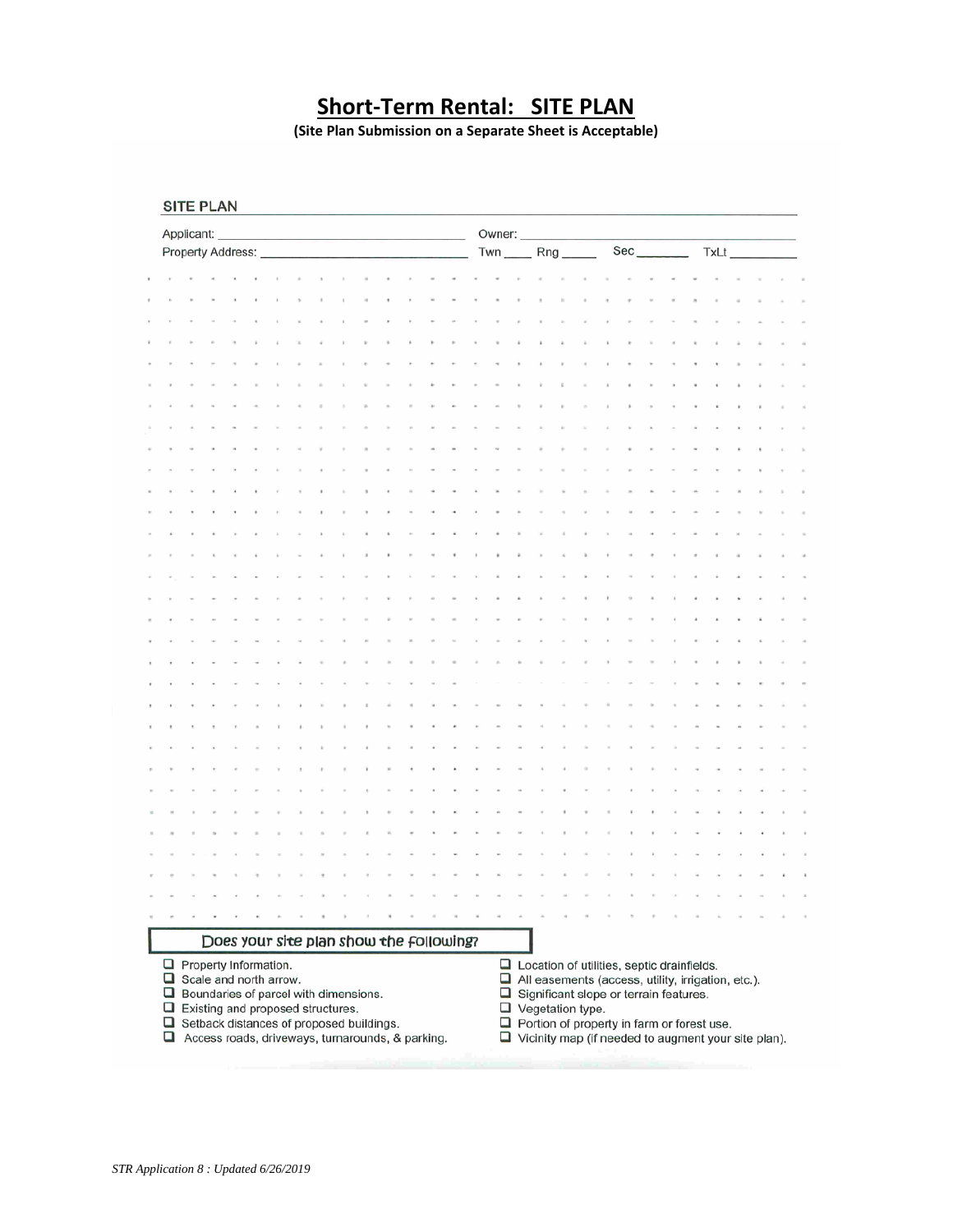#### **Property Management Plan**

| Property Owner/Operator: |  |  |  |
|--------------------------|--|--|--|
|                          |  |  |  |
| <b>STR Address:</b>      |  |  |  |

Please draft a property management plan containing the following information, in accordance with the Hood River County Zoning Ordinance Article 53.56(E)

#### **Section 53.56 Short-Term Rental Permit Application Requirements**

E. Property Management Plan - A property management plan demonstrating how the short-term rental will be managed and how impacts to neighboring properties will be minimized; specifically, nuisances, parking and garbage. The property management plan shall also include the name, address and telephone number of local points of contacts available to respond immediately to complaints and promptly remedy any violation of these standards.

 $\mathcal{L}_\mathcal{L} = \{ \mathcal{L}_\mathcal{L} = \{ \mathcal{L}_\mathcal{L} = \{ \mathcal{L}_\mathcal{L} = \{ \mathcal{L}_\mathcal{L} = \{ \mathcal{L}_\mathcal{L} = \{ \mathcal{L}_\mathcal{L} = \{ \mathcal{L}_\mathcal{L} = \{ \mathcal{L}_\mathcal{L} = \{ \mathcal{L}_\mathcal{L} = \{ \mathcal{L}_\mathcal{L} = \{ \mathcal{L}_\mathcal{L} = \{ \mathcal{L}_\mathcal{L} = \{ \mathcal{L}_\mathcal{L} = \{ \mathcal{L}_\mathcal{$ 

 $\mathcal{L}_\mathcal{L} = \{ \mathcal{L}_\mathcal{L} = \{ \mathcal{L}_\mathcal{L} = \{ \mathcal{L}_\mathcal{L} = \{ \mathcal{L}_\mathcal{L} = \{ \mathcal{L}_\mathcal{L} = \{ \mathcal{L}_\mathcal{L} = \{ \mathcal{L}_\mathcal{L} = \{ \mathcal{L}_\mathcal{L} = \{ \mathcal{L}_\mathcal{L} = \{ \mathcal{L}_\mathcal{L} = \{ \mathcal{L}_\mathcal{L} = \{ \mathcal{L}_\mathcal{L} = \{ \mathcal{L}_\mathcal{L} = \{ \mathcal{L}_\mathcal{$ 

 $\mathcal{L}_\mathcal{L} = \{ \mathcal{L}_\mathcal{L} = \{ \mathcal{L}_\mathcal{L} = \{ \mathcal{L}_\mathcal{L} = \{ \mathcal{L}_\mathcal{L} = \{ \mathcal{L}_\mathcal{L} = \{ \mathcal{L}_\mathcal{L} = \{ \mathcal{L}_\mathcal{L} = \{ \mathcal{L}_\mathcal{L} = \{ \mathcal{L}_\mathcal{L} = \{ \mathcal{L}_\mathcal{L} = \{ \mathcal{L}_\mathcal{L} = \{ \mathcal{L}_\mathcal{L} = \{ \mathcal{L}_\mathcal{L} = \{ \mathcal{L}_\mathcal{$ 

\_\_\_\_\_\_\_\_\_\_\_\_\_\_\_\_\_\_\_\_\_\_\_\_\_\_\_\_\_\_\_\_\_\_\_\_\_\_\_\_\_\_\_\_\_\_\_\_\_\_\_\_\_\_\_\_\_\_\_\_\_\_\_\_\_\_\_\_\_\_\_\_\_\_\_\_\_\_\_\_\_\_\_\_\_\_\_\_\_\_\_\_\_

\_\_\_\_\_\_\_\_\_\_\_\_\_\_\_\_\_\_\_\_\_\_\_\_\_\_\_\_\_\_\_\_\_\_\_\_\_\_\_\_\_\_\_\_\_\_\_\_\_\_\_\_\_\_\_\_\_\_\_\_\_\_\_\_\_\_\_\_\_\_\_\_\_\_\_\_\_\_\_\_\_\_\_\_\_\_\_\_\_\_\_\_\_

 $\mathcal{L}_\mathcal{L} = \{ \mathcal{L}_\mathcal{L} = \{ \mathcal{L}_\mathcal{L} = \{ \mathcal{L}_\mathcal{L} = \{ \mathcal{L}_\mathcal{L} = \{ \mathcal{L}_\mathcal{L} = \{ \mathcal{L}_\mathcal{L} = \{ \mathcal{L}_\mathcal{L} = \{ \mathcal{L}_\mathcal{L} = \{ \mathcal{L}_\mathcal{L} = \{ \mathcal{L}_\mathcal{L} = \{ \mathcal{L}_\mathcal{L} = \{ \mathcal{L}_\mathcal{L} = \{ \mathcal{L}_\mathcal{L} = \{ \mathcal{L}_\mathcal{$ 

 $\mathcal{L}_\mathcal{L} = \{ \mathcal{L}_\mathcal{L} = \{ \mathcal{L}_\mathcal{L} = \{ \mathcal{L}_\mathcal{L} = \{ \mathcal{L}_\mathcal{L} = \{ \mathcal{L}_\mathcal{L} = \{ \mathcal{L}_\mathcal{L} = \{ \mathcal{L}_\mathcal{L} = \{ \mathcal{L}_\mathcal{L} = \{ \mathcal{L}_\mathcal{L} = \{ \mathcal{L}_\mathcal{L} = \{ \mathcal{L}_\mathcal{L} = \{ \mathcal{L}_\mathcal{L} = \{ \mathcal{L}_\mathcal{L} = \{ \mathcal{L}_\mathcal{$ 

 $\mathcal{L}_\mathcal{L} = \{ \mathcal{L}_\mathcal{L} = \{ \mathcal{L}_\mathcal{L} = \{ \mathcal{L}_\mathcal{L} = \{ \mathcal{L}_\mathcal{L} = \{ \mathcal{L}_\mathcal{L} = \{ \mathcal{L}_\mathcal{L} = \{ \mathcal{L}_\mathcal{L} = \{ \mathcal{L}_\mathcal{L} = \{ \mathcal{L}_\mathcal{L} = \{ \mathcal{L}_\mathcal{L} = \{ \mathcal{L}_\mathcal{L} = \{ \mathcal{L}_\mathcal{L} = \{ \mathcal{L}_\mathcal{L} = \{ \mathcal{L}_\mathcal{$ 

 $\mathcal{L}_\mathcal{L} = \{ \mathcal{L}_\mathcal{L} = \{ \mathcal{L}_\mathcal{L} = \{ \mathcal{L}_\mathcal{L} = \{ \mathcal{L}_\mathcal{L} = \{ \mathcal{L}_\mathcal{L} = \{ \mathcal{L}_\mathcal{L} = \{ \mathcal{L}_\mathcal{L} = \{ \mathcal{L}_\mathcal{L} = \{ \mathcal{L}_\mathcal{L} = \{ \mathcal{L}_\mathcal{L} = \{ \mathcal{L}_\mathcal{L} = \{ \mathcal{L}_\mathcal{L} = \{ \mathcal{L}_\mathcal{L} = \{ \mathcal{L}_\mathcal{$ 

 $\mathcal{L}_\mathcal{L} = \{ \mathcal{L}_\mathcal{L} = \{ \mathcal{L}_\mathcal{L} = \{ \mathcal{L}_\mathcal{L} = \{ \mathcal{L}_\mathcal{L} = \{ \mathcal{L}_\mathcal{L} = \{ \mathcal{L}_\mathcal{L} = \{ \mathcal{L}_\mathcal{L} = \{ \mathcal{L}_\mathcal{L} = \{ \mathcal{L}_\mathcal{L} = \{ \mathcal{L}_\mathcal{L} = \{ \mathcal{L}_\mathcal{L} = \{ \mathcal{L}_\mathcal{L} = \{ \mathcal{L}_\mathcal{L} = \{ \mathcal{L}_\mathcal{$ 

 $\mathcal{L}_\mathcal{L} = \{ \mathcal{L}_\mathcal{L} = \{ \mathcal{L}_\mathcal{L} = \{ \mathcal{L}_\mathcal{L} = \{ \mathcal{L}_\mathcal{L} = \{ \mathcal{L}_\mathcal{L} = \{ \mathcal{L}_\mathcal{L} = \{ \mathcal{L}_\mathcal{L} = \{ \mathcal{L}_\mathcal{L} = \{ \mathcal{L}_\mathcal{L} = \{ \mathcal{L}_\mathcal{L} = \{ \mathcal{L}_\mathcal{L} = \{ \mathcal{L}_\mathcal{L} = \{ \mathcal{L}_\mathcal{L} = \{ \mathcal{L}_\mathcal{$ 

 $\mathcal{L}_\mathcal{L} = \{ \mathcal{L}_\mathcal{L} = \{ \mathcal{L}_\mathcal{L} = \{ \mathcal{L}_\mathcal{L} = \{ \mathcal{L}_\mathcal{L} = \{ \mathcal{L}_\mathcal{L} = \{ \mathcal{L}_\mathcal{L} = \{ \mathcal{L}_\mathcal{L} = \{ \mathcal{L}_\mathcal{L} = \{ \mathcal{L}_\mathcal{L} = \{ \mathcal{L}_\mathcal{L} = \{ \mathcal{L}_\mathcal{L} = \{ \mathcal{L}_\mathcal{L} = \{ \mathcal{L}_\mathcal{L} = \{ \mathcal{L}_\mathcal{$ 

 $\_$  ,  $\_$  ,  $\_$  ,  $\_$  ,  $\_$  ,  $\_$  ,  $\_$  ,  $\_$  ,  $\_$  ,  $\_$  ,  $\_$  ,  $\_$  ,  $\_$  ,  $\_$  ,  $\_$  ,  $\_$  ,  $\_$  ,  $\_$  ,  $\_$  ,  $\_$  ,  $\_$  ,  $\_$  ,  $\_$  ,  $\_$  ,  $\_$  ,  $\_$  ,  $\_$  ,  $\_$  ,  $\_$  ,  $\_$  ,  $\_$  ,  $\_$  ,  $\_$  ,  $\_$  ,  $\_$  ,  $\_$  ,  $\_$  ,

 $\_$  ,  $\_$  ,  $\_$  ,  $\_$  ,  $\_$  ,  $\_$  ,  $\_$  ,  $\_$  ,  $\_$  ,  $\_$  ,  $\_$  ,  $\_$  ,  $\_$  ,  $\_$  ,  $\_$  ,  $\_$  ,  $\_$  ,  $\_$  ,  $\_$  ,  $\_$  ,  $\_$  ,  $\_$  ,  $\_$  ,  $\_$  ,  $\_$  ,  $\_$  ,  $\_$  ,  $\_$  ,  $\_$  ,  $\_$  ,  $\_$  ,  $\_$  ,  $\_$  ,  $\_$  ,  $\_$  ,  $\_$  ,  $\_$  ,

\_\_\_\_\_\_\_\_\_\_\_\_\_\_\_\_\_\_\_\_\_\_\_\_\_\_\_\_\_\_\_\_\_\_\_\_\_\_\_\_\_\_\_\_\_\_\_\_\_\_\_\_\_\_\_\_\_*Continue onto additional pages, as needed.*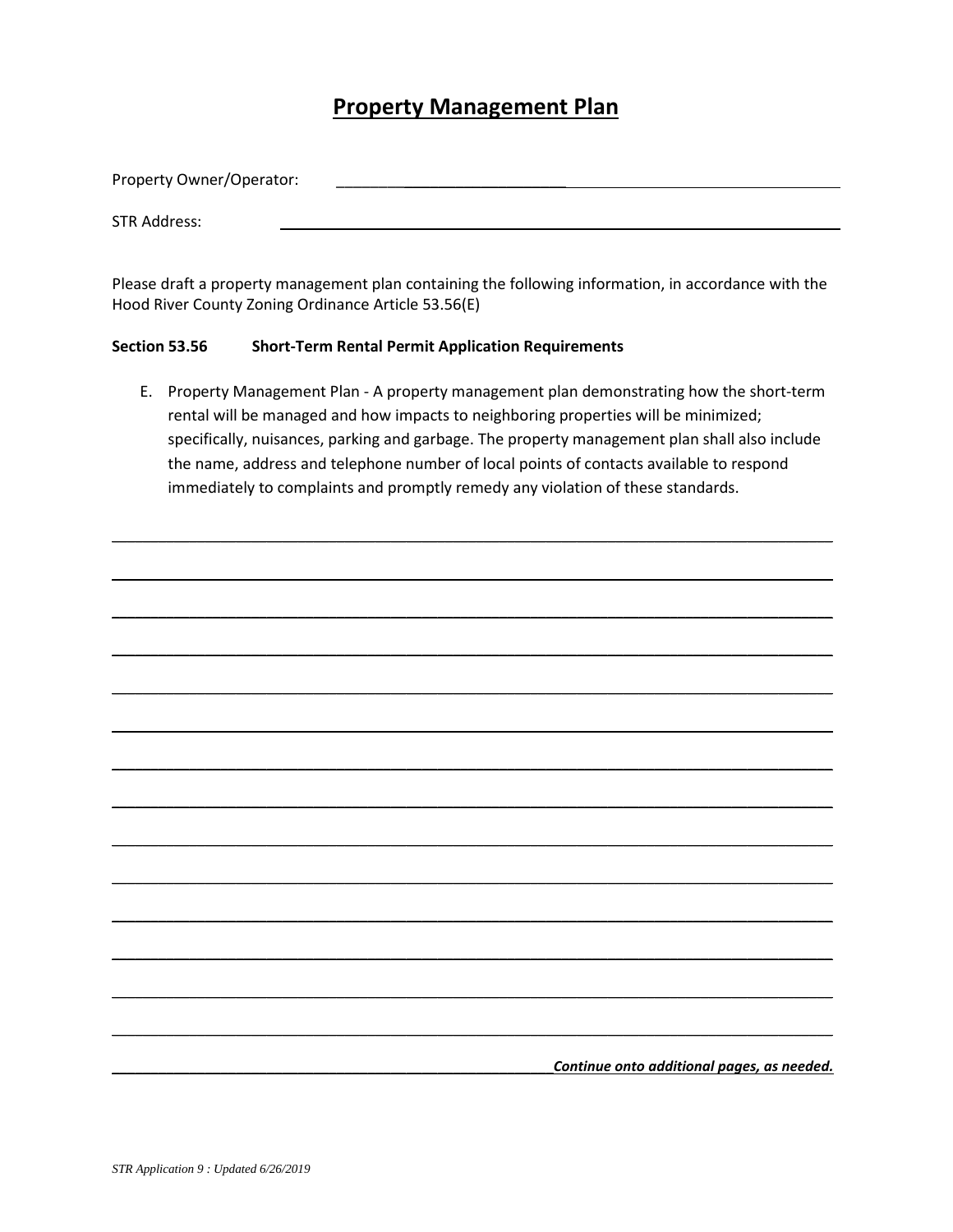### **Adjacent Property Owner Notification (NOT required for EFU & Forest Zoned Properties)**

| Property Owner/Operator: |  |
|--------------------------|--|
|                          |  |
| <b>STR Address:</b>      |  |
|                          |  |
| Date:                    |  |
|                          |  |
| Neighbor's Name:         |  |
| Neighbor's Address:      |  |

RE: Short Term Rental (STR) Application Adjacent Property Owner Notification

Dear Neighbor:

"Affidavit of Adjacent Property Owner Notification" – is required by a short-term rental applicant and shall provide, in writing to adjacent neighbors within 250-feet, a local telephone number, name, and address of a property manager who will accept and handle complaints immediately relating to tenant activities.

This letter is to make you aware that I/we have applied for a STR at the above location. If you have questions direct them to:  $\Box$ 

#### **Please find the required contact information below:**

Local Property Manager Name: \_\_\_\_\_\_\_\_\_\_\_\_\_\_\_\_\_\_\_\_ Local Property Manager Address: \_\_\_\_\_\_\_\_\_\_\_\_\_\_\_\_\_\_\_ Local Property Manager Telephone: \_\_\_\_\_\_\_\_\_\_\_\_\_\_\_\_\_\_\_ Local Property Manager E-mail: \_\_\_\_\_\_\_\_\_\_\_\_\_\_\_\_\_\_\_\_\_\_\_\_\_\_\_\_\_\_\_\_\_\_\_\_\_\_\_\_\_\_\_\_\_\_\_\_\_\_\_\_\_ Sincerely,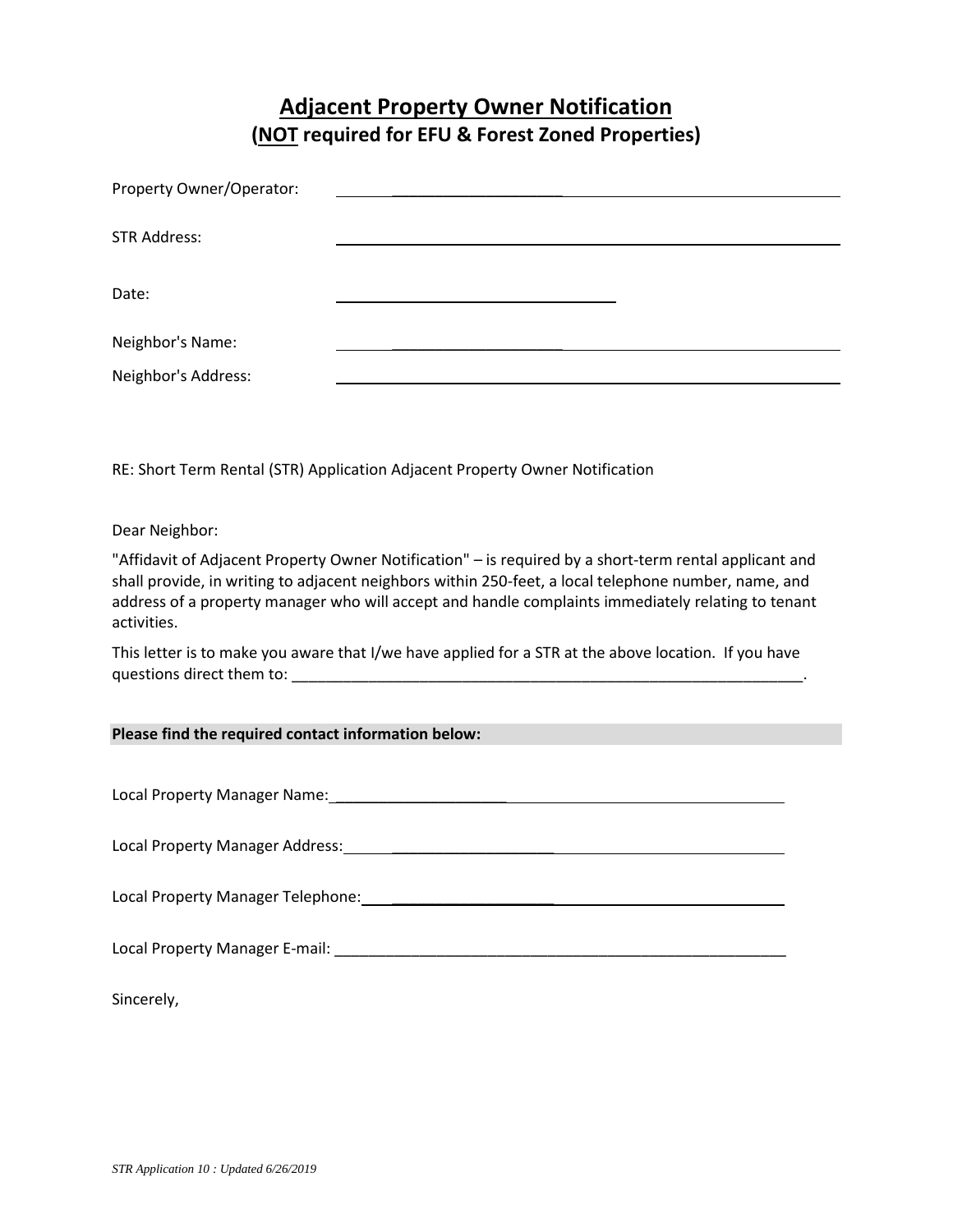# **Affidavit Of Mailing (NOT required for EFU & Forest Zoned Properties)**

| Property Owner/Operator:                                       |                                             |  |
|----------------------------------------------------------------|---------------------------------------------|--|
| <b>STR Address:</b>                                            |                                             |  |
|                                                                |                                             |  |
|                                                                |                                             |  |
|                                                                |                                             |  |
| $20$ ,                                                         |                                             |  |
| I caused to be mailed on the above date a copy of the attached |                                             |  |
|                                                                | <b>Adjacent Property Owner Notification</b> |  |
| To the individuals on the attached list:                       |                                             |  |
|                                                                |                                             |  |

Property Owners/Operators Signature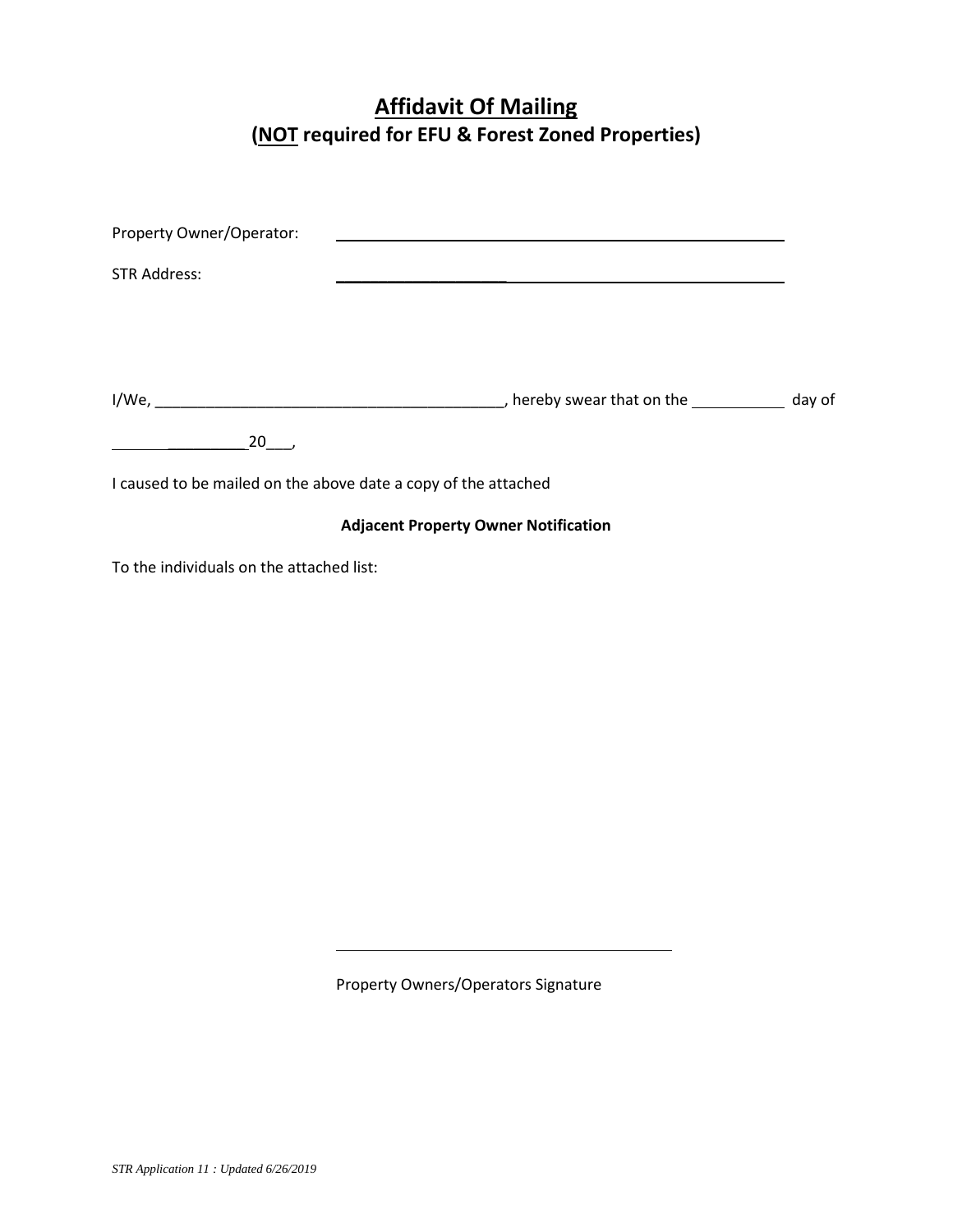### **Grandfathering Provisions**

Existing short-term rentals operating since prior to August 20, 2018 may qualify under the "grandfathering provisions" from Section 53.48 of the County Zoning Ordinance when documentation is provided confirming the following (check those boxes that apply):



 $\Box$  The existing short-term rental was being assessed by the County Department of Records and Assessment and paying additional Personal Property tax as a result of their shortterm rental business.

If you qualify under the above grandfathering provisions, your application may be exempt from the following requirements:

In the Residential (R-1), Rural Residential (RR), or Rural Center (RC) zones, your STR shall be exempt from the Residency Requirements from Sections 53.52(A) of the County Zoning Ordinance.

In the Exclusive Farm Use (EFU) or Forest (F-1) zones shall be exempt from the Farm/Forest Tax Deferral Requirement from Section 53.60(A) of the County Zoning Ordinance.

**Please Note**: A short-term rental that obtains an STR permit under the "grandfathering provisions" may only operate for an additional **7** years from the effective date of the amended Ordinance (June 20, 2019), unless otherwise approved using the standard review criteria.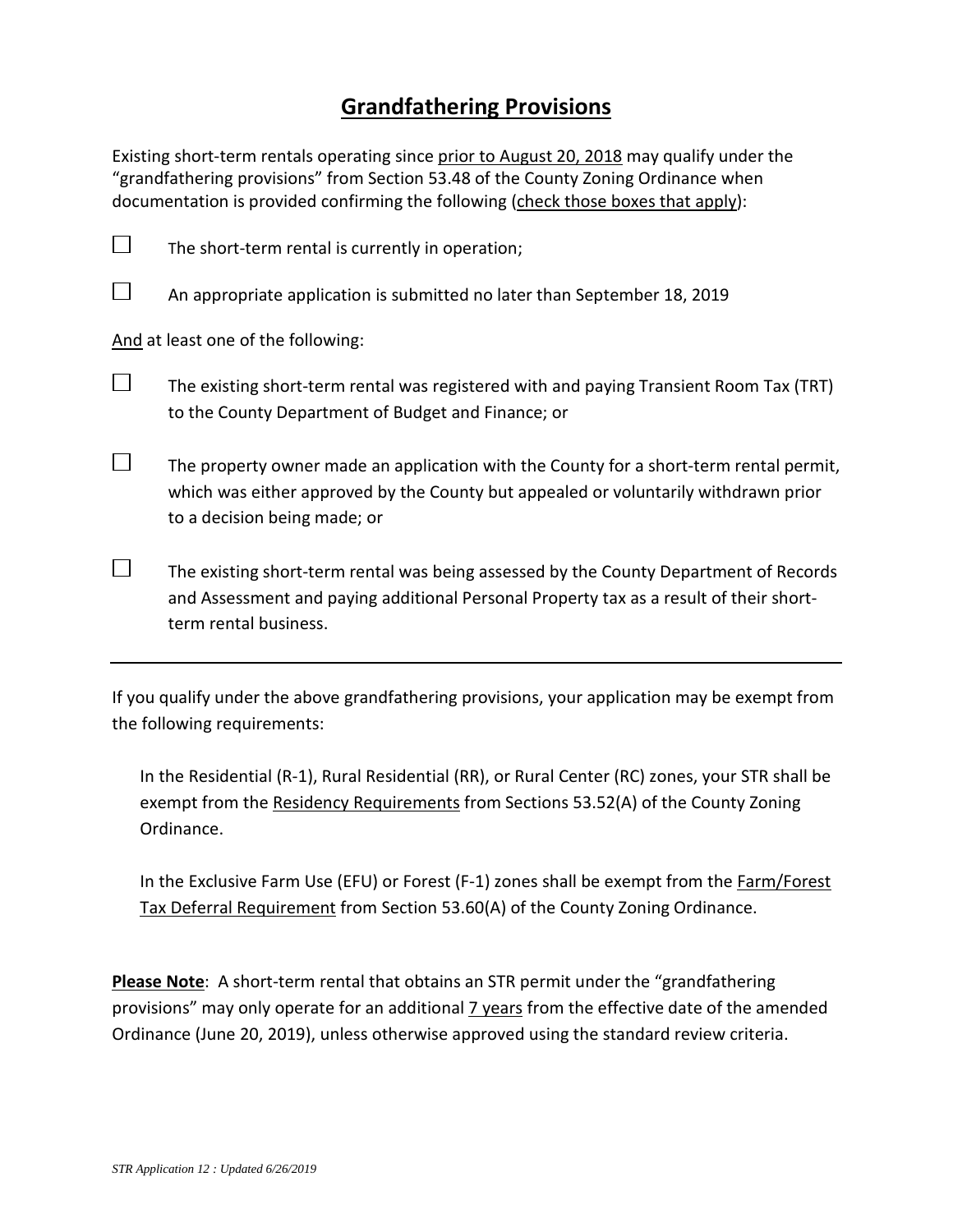# **Affidavit Confirming Residency**

| Property Owner/Operator:                  |                                                                                                       |
|-------------------------------------------|-------------------------------------------------------------------------------------------------------|
| <b>STR Address:</b>                       | <u> 1980 - Jan Barat, martin amerikan ba</u>                                                          |
|                                           |                                                                                                       |
|                                           |                                                                                                       |
|                                           | involved in this application and it is my/our primarily residence (aka domicile), as defined below in |
| Section 1.160 of County Zoning Ordinance: |                                                                                                       |
|                                           |                                                                                                       |
|                                           | Domicile: A person's fixed, permanent, and principal home for legal purposes where the person         |
|                                           |                                                                                                       |
|                                           | intends to remain and two which, if absent, the person intents to return.                             |
|                                           |                                                                                                       |
|                                           |                                                                                                       |
|                                           | Property Owner/ Operator                                                                              |
|                                           |                                                                                                       |
|                                           |                                                                                                       |
|                                           | Property Owner/ Operator                                                                              |
|                                           |                                                                                                       |

**Evidence of Residency: Pursuant to Section 53.52(A) of the County Zoning Ordinance, the following documentation shall be provided as proof of residency (check those boxes that apply):**

 **A copy of your Federal and/or State income tax return for the most recent year (Page 1 only with financial data redacted) and** at least one of the following:

Current Oregon voter registration;

 $\Box$  Current Oregon driver's license;<br> $\Box$  Hood River County Identification

Hood River County Identification Card.